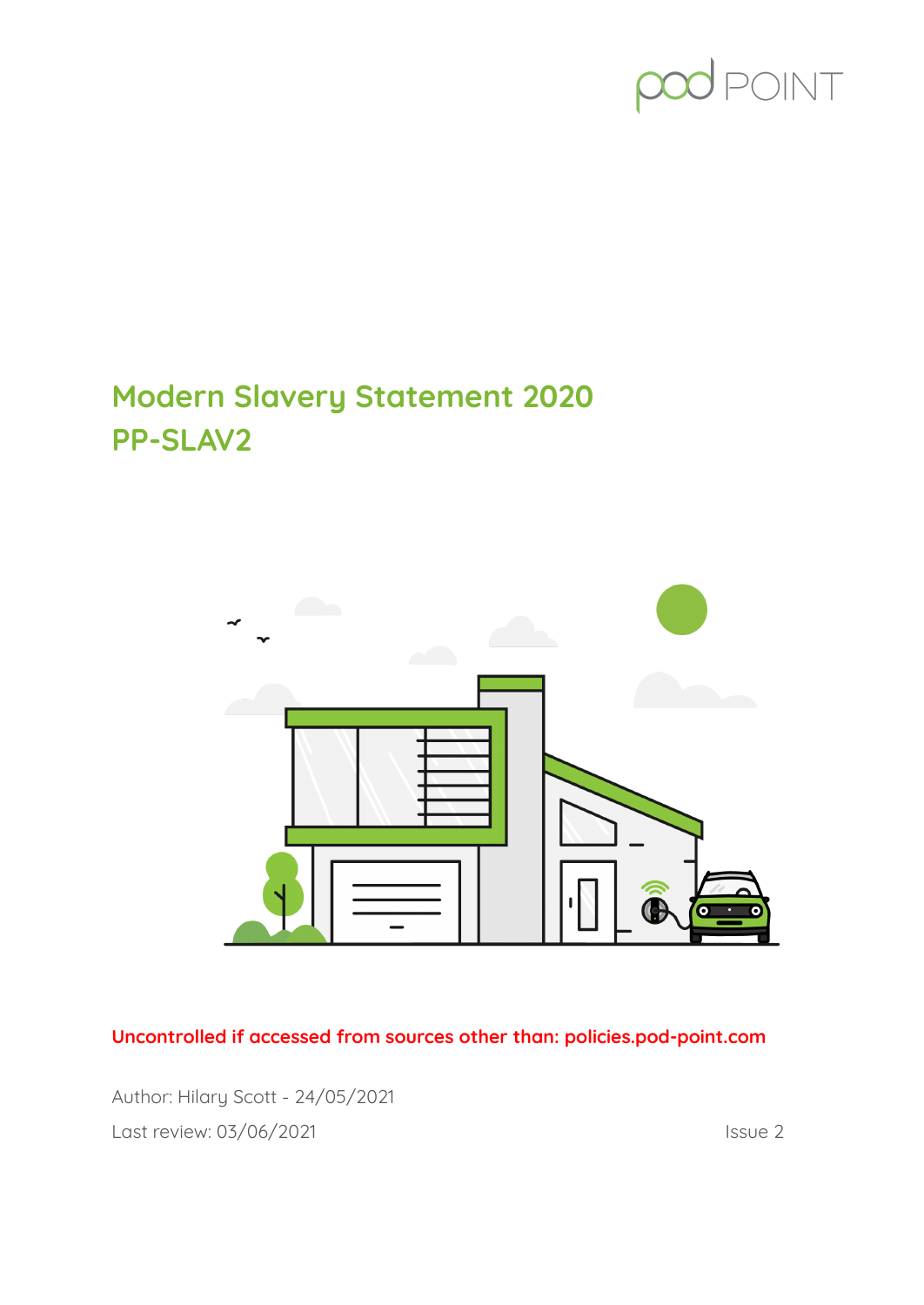| <b>Introduction</b>                                                     | $\overline{2}$          |
|-------------------------------------------------------------------------|-------------------------|
| <b>About Our Business</b>                                               | $\overline{2}$          |
| <b>Pod Point Policy</b>                                                 | $\overline{\mathbf{4}}$ |
| Procedures used to assess and manage slavery and human trafficking risk | 5                       |
| <b>Risk Assessment</b>                                                  | 6                       |
| <b>Next Steps</b>                                                       |                         |

## <span id="page-1-0"></span>Introduction

Pod Point is publishing this statement under the provision of the Modern Slavery Act 2015. The Act requires Pod Point to state the actions we have taken during the financial year to ensure modern slavery is not taking place in our operations and supply chains. This statement refers to the financial year ending 31 December 2020.

Pod Point supports the elimination of all forms of modern slavery. Modern slavery is a term used in policy and law to describe forms of exploitation that constitute serious violations of human rights, including human trafficking and forced labour. This type of exploitation is contrary to our commitment to respecting the rights of our workforce

As a European supplier of EV charging solutions, Pod Point believes the risk of modern slavery within our business to be relatively low. However, modern slavery can be challenging to identify, particularly when it occurs within complicated supply chains and therefore no business can be considered immune. Pod Point is committed to ensuring that modern slavery, human trafficking, bonded and forced labour have no place in or around our business. Pod Point encourages an honest and open culture and requires all employees to act with integrity at all times.

## <span id="page-1-1"></span>About Our Business

Pod Point is a technology company in the electric vehicle charging market. Our mission is that travel shouldn't damage the earth and will be achieved through the building of a smart, easy to use network of charge points which are available everywhere you park.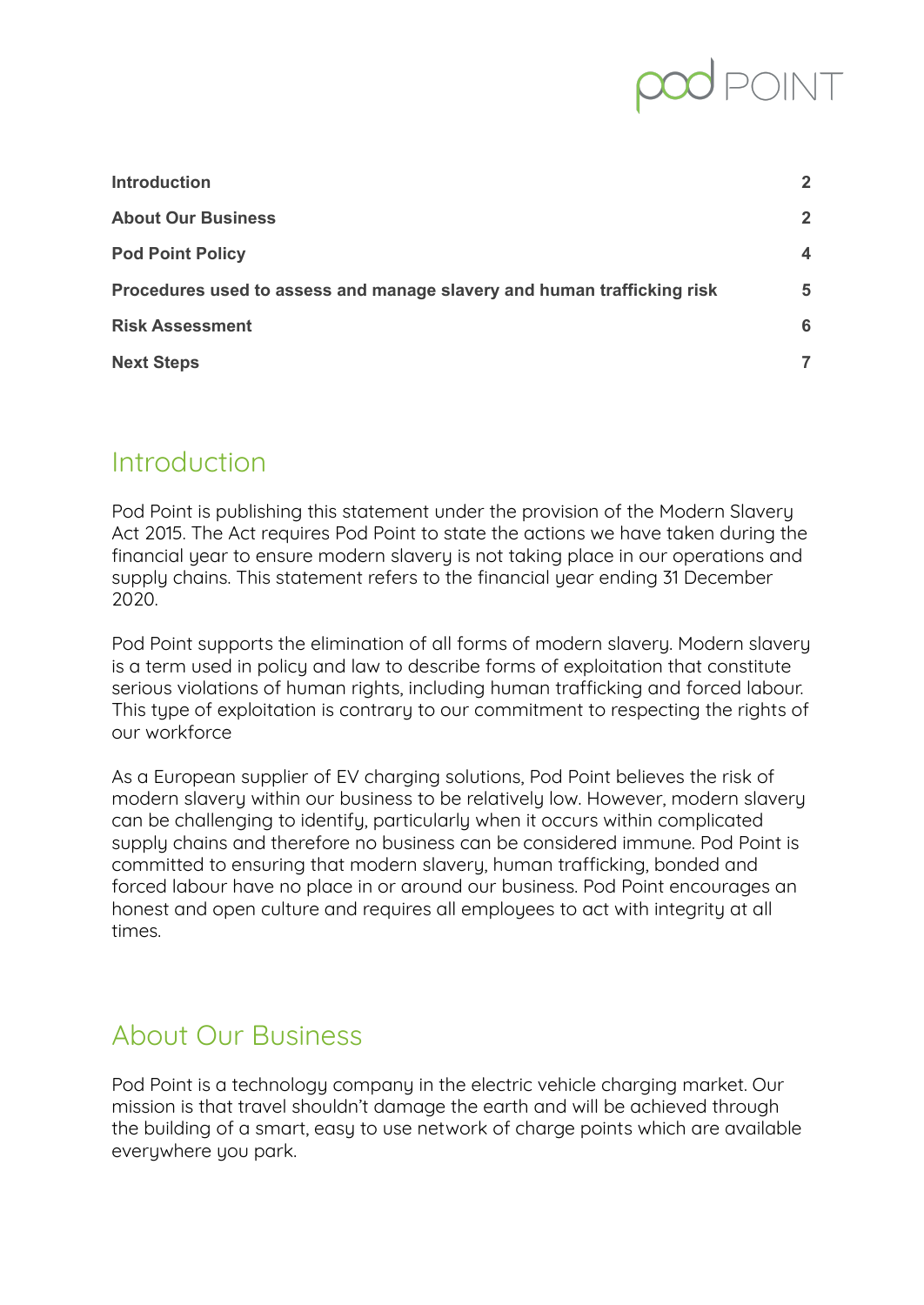Pod Point's headquarters are based in Central London where we currently have around 210 full-time employees supporting the installation of our charging solutions both in the UK and Europe. We also indirectly hire, and work with many more people, including contractors. As the business is growing, this number will increase accordingly over the course of the coming year. We currently operate in 2 countries and have less than 400 suppliers. Our procurement spend in 2020 was approximately £28 million.

### **Core Activities**

- Hardware design & development
- Test
- Supplier sourcing & selection
- Software development & application
- Customer technical support

### **Specialist Activities**

- Survey & site
- investigation Installation
- Commissioning
- 
- Logistics & warehousing Network management
- Customer Support

### **Support Activities**

- Inbound logistics  $\bullet$
- Security  $\bullet$
- Cleaning services ٠
- Office material and management
- Facilities management

We use a range of both in-house and outsourced experience to help in the delivery of our solutions to the end customer.

Our supply chain consists of Partners and Suppliers who provide business services to Pod Point.



## <span id="page-2-0"></span>Pod Point Policy

Pod Point understands that people lie at the heart of this legislation. We have a responsibility to respect the human rights of, and an opportunity to make a difference to, our employees, and the people who work throughout our supply chain. Pod Point has a Code of Conduct Policy which addresses the core values of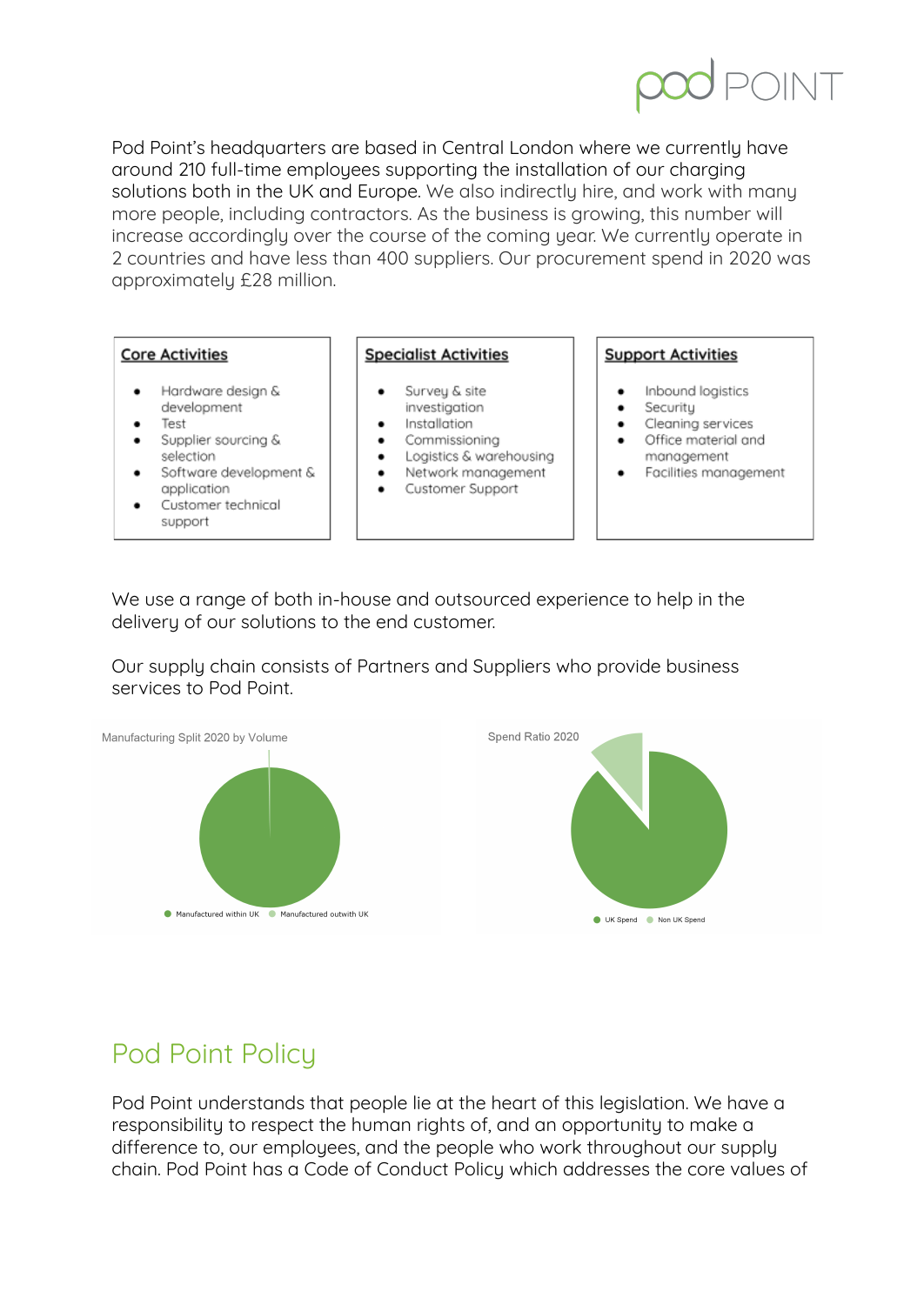Pod Point along with the safety of our employees. We are actively working to promote a healthy environment and believe that ethical trading is key to ensuring

that we not only develop our staff but also work with our partners in driving key principles to make certain that we treat everyone with respect and no discrimination.

Acting legally and ethically and following our policies are some of the ways in which we ensure that we always do our best for our Pod Point employees, suppliers and end customers. This value is embedded throughout our business, resonates with our employees and also frames how we expect the suppliers we work with to engage with their colleagues, customers and suppliers. We therefore seek to do business only with suppliers who have similar values and ethics as ourselves.Pod Point does not tolerate slavery, human trafficking, bonded labour, forced labour, child labour or child exploitation. This is explained via our Ethical Trading Policy.

We have implemented a number of policies which allow us to manage human rights within our business and externally with our suppliers.

## <span id="page-3-0"></span>Procedures used to assess and manage slavery and human trafficking risk

As Pod Point is a technology company in the electric vehicle charging market, we have to ensure that the risk of modern slavery within our own business is as low as possible. We recognise, however, that through our supply chain, we could be indirectly exposed to the risk of modern slavery and human trafficking.

For our key suppliers we have sought to identify issues or supply chains where workers are more vulnerable to abuses like slavery.

Pod Point has put in place a number of procedures to ensure that modern slavery does not occur in our business or supply chains:

### **1. Supply Chain**

Where third parties are identified as being key suppliers to Pod Point, an assessment is carried out before the supplier is on-boarded. This assessment covers a range of topics including regulatory & legal compliance, code of conduct requirements, child labour & slavery and ethical trading practises. Ad hoc and impromptu site visits are part of the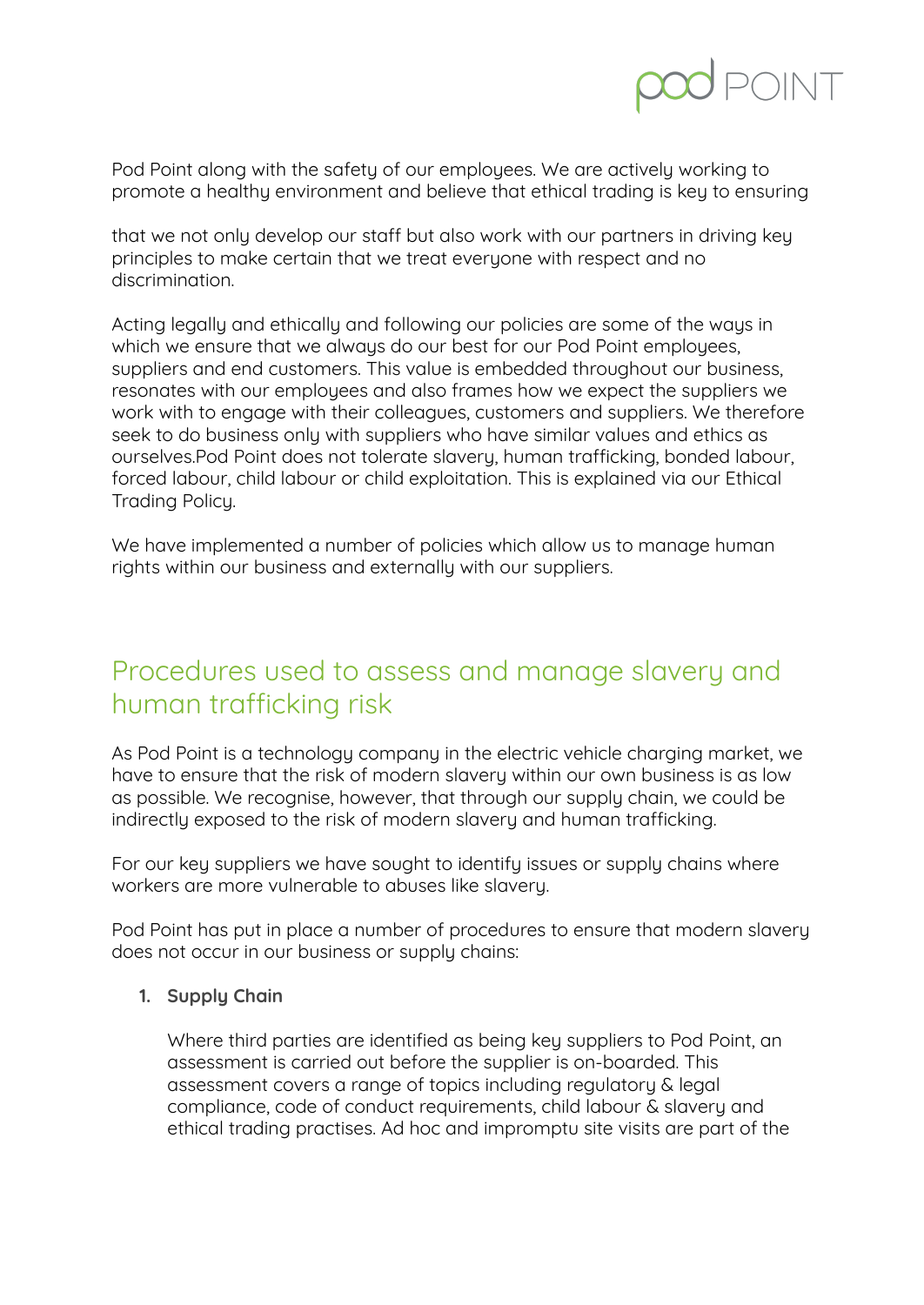normal process to ensure compliance. This is an organic process for Pod Point and we are working towards ensuring that every supplier that Pod

Point engages with has shown that they support this initiative and have a robust process in place to meet required expectations.

This will apply to current and future suppliers and is an on-going process. As Pod Point is going through a period of aggressive growth, these checks will be expanded upon to continue to ensure robustness.

### **2. Recruitment and Employment**

Pod Point has comprehensive recruitment processes and procedures in place, including conducting eligibility to work in the UK for all employees to safeguard against human trafficking or forced labour. The majority of our colleagues are full time and all colleagues have Terms and Conditions which are regularly reviewed in line with employment law and best practice. Pod Point only uses reputable employment agencies where absolutely necessary but prefers to do the majority of recruitment in-house.

### **3. Education, Training and Ethical Standard**

In addition to having suitable policies in place, Pod Point understands that a key part of our commitment to the Act is to ensure all our employees understand and comply with high ethical standards and integrity. This will be driven through Pod Point internal Academies where we share and educate our employees through this interactive experience.

### **4. Whistleblowing**

Pod Point has a comprehensive whistleblowing policy which encourages all our employees and stakeholders to speak out if they have concerns about any activity, breach of law, dangers to the public and any concealment of information. Our policy is designed to make it easy for all colleagues to speak up and report anonymously without any risk to their employment or suffering any form of retribution.

## <span id="page-4-0"></span>Risk Assessment

Pod Point is on a journey to ensure that we remove any instances of modern slavery through the utilisation of tender specification requirements to set the correct level of expectation towards our suppliers in establishing how goods and services should be delivered. Tender evaluation processes are also designed to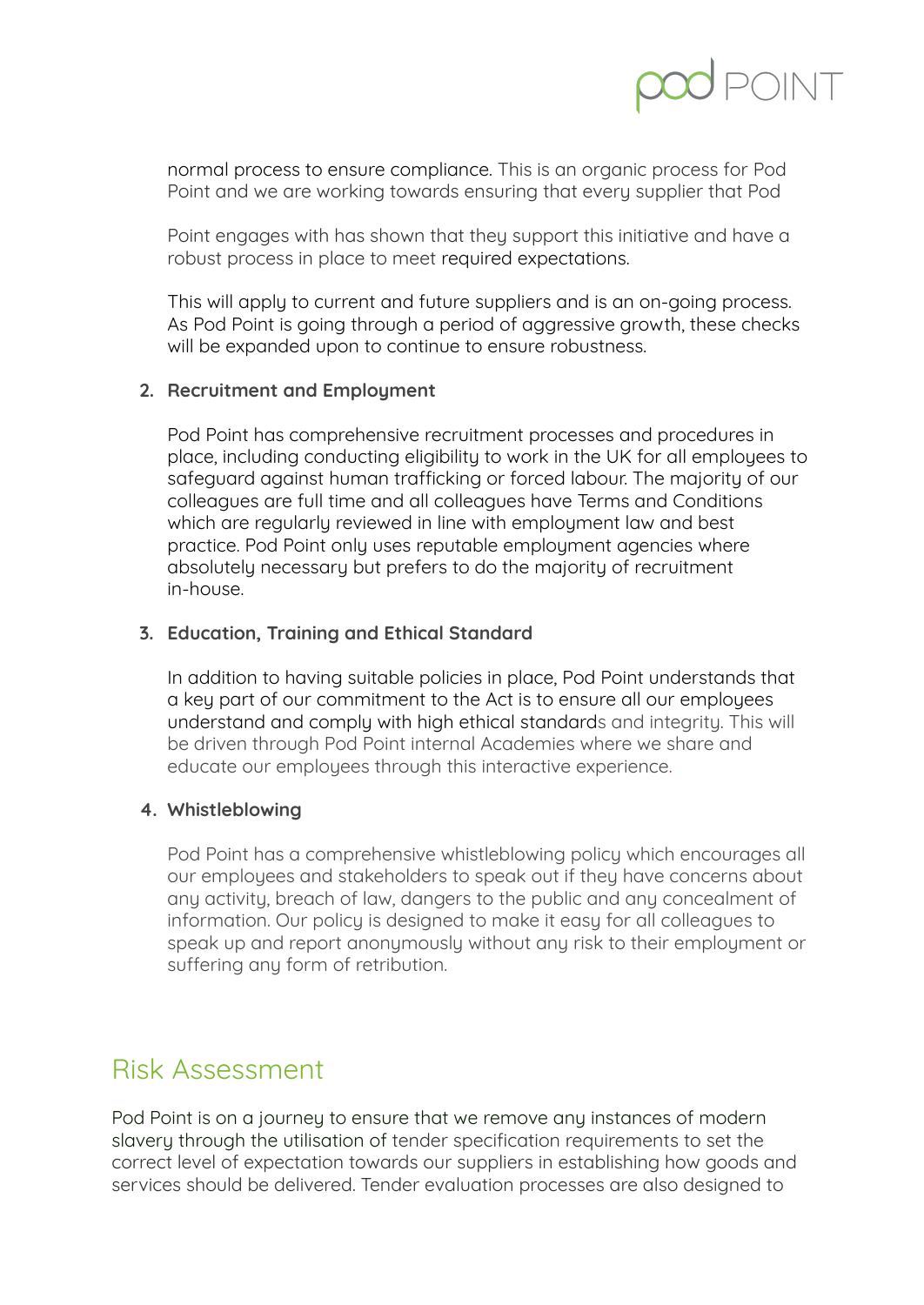establish whether suppliers can meet these expectations. As part of this assessment process, we ensure that the suppliers have strong, visible policies in place that covers corporate, social and environmental responsibilities of which modern slavery is one aspect.

We have begun a systematic review of the risk of modern slavery in our businesses and supply chains. We use the Slavery and Trafficking Risk Template (STRT) to identify the country-level risk of factors such as human trafficking, forced labour and the rights of workers, combined with information on the risk associated with our own business activities, especially those involving contracted manual labour such as certain types of manufacturing.

The steps we are taking in this review include a combination of:

- Mapping the contractor chain
- Identifying existing preventative controls and gathering information about workforce demographics and contractor practices, to decide locations, suppliers or contractors for further review.



## <span id="page-5-0"></span>Next Steps

As Pod Point is going through a period of rapid growth, we will continue to strengthen our approach to managing the risk of Modern Day Slavery within our